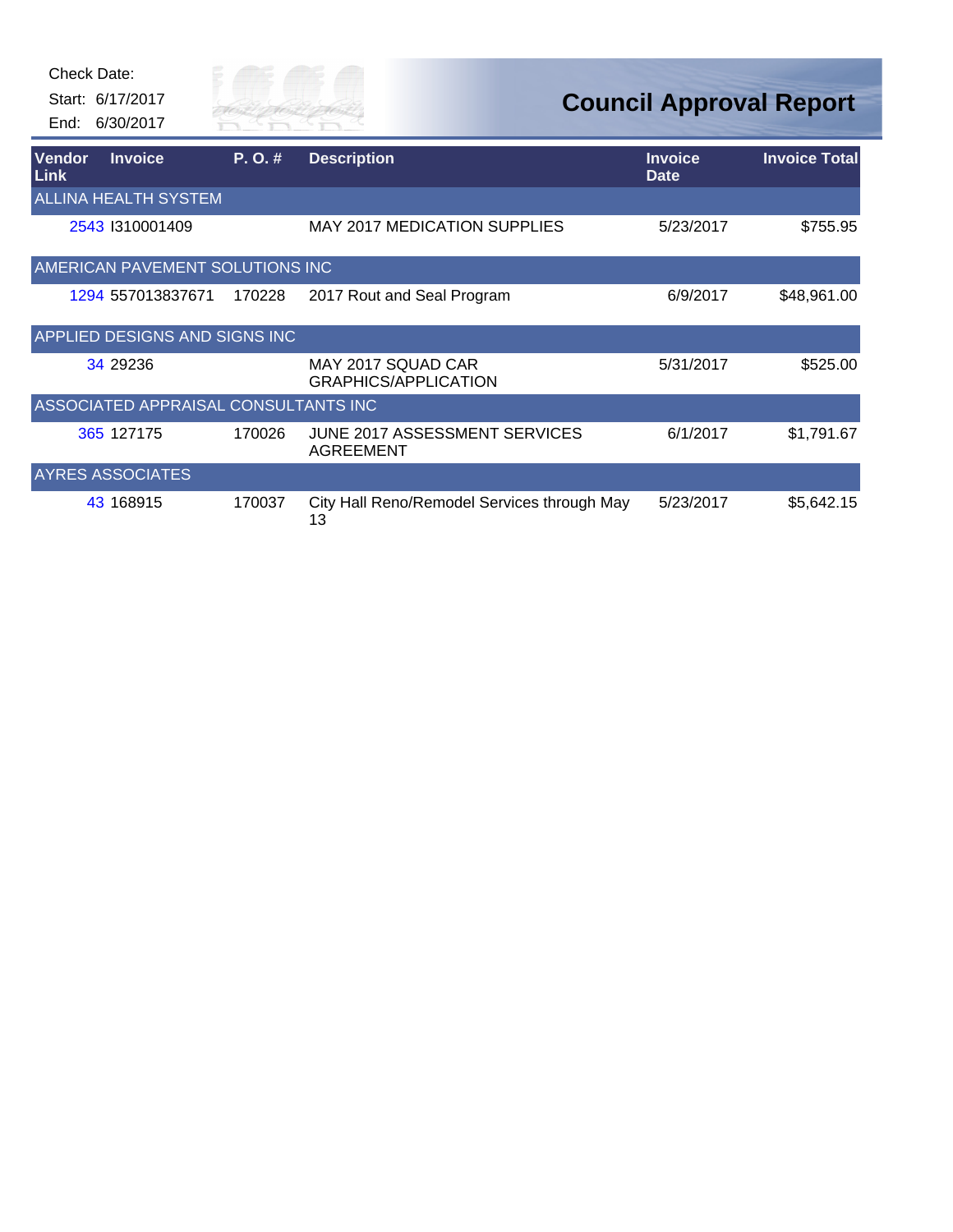Start: 6/17/2017 End: 6/30/2017



| Vendor<br><b>Link</b>     | <b>Invoice</b>                       | P.O.#  | <b>Description</b>                            | <b>Invoice</b><br><b>Date</b> | <b>Invoice Total</b> |
|---------------------------|--------------------------------------|--------|-----------------------------------------------|-------------------------------|----------------------|
| <b>BAKER &amp; TAYLOR</b> |                                      |        |                                               |                               |                      |
|                           | 414 2032833812                       |        | APRIL 2017 BOOKS                              | 4/28/2017                     | \$81.41              |
|                           | 414 203283400                        |        | APRIL 2017 BOOKS                              | 4/28/2017                     | \$70.51              |
|                           | 414 2032838462                       |        | MAY 2017 BOOKS                                | 5/2/2017                      | \$215.54             |
|                           | 414 5014547514                       |        | MAY 2017 BOOKS                                | 5/5/2017                      | \$73.41              |
|                           | 414 2032853583                       |        | MAY 2017 BOOKS                                | 5/8/2017                      | \$10.70              |
|                           | 414 2032853142                       |        | MAY 2017 BOOKS                                | 5/9/2017                      | \$685.48             |
|                           | 414 2032857556                       |        | MAY 2017 BOOKS                                | 5/9/2017                      | \$106.02             |
|                           | 414 2032859568                       |        | MAY 2017 BOOKS                                | 5/9/2017                      | \$33.27              |
|                           | 414 B50279720                        |        | MAY 2017 VIDEOS                               | 5/9/2017                      | \$17.99              |
|                           | 414 2032866104                       |        | MAY 2017 BOOKS                                | 5/12/2017                     | \$225.69             |
|                           | 414 2032875360                       |        | MAY 2017 BOOKS                                | 5/17/2017                     | \$156.73             |
|                           | 414 2032889730                       |        | MAY 2017 BOOKS                                | 5/22/2017                     | \$36.37              |
|                           | 414 2032899340                       |        | MAY 2017 BOOKS                                | 5/25/2017                     | \$288.36             |
|                           | 414 2032910465                       |        | MAY 2017 BOOKS                                | 5/31/2017                     | \$452.59             |
|                           | 414 2032910744                       |        | JUNE 2017 BOOKS                               | 6/1/2017                      | \$511.77             |
|                           |                                      |        |                                               | Total:                        | \$2,965.84           |
|                           | BETTENDORF TRANSFER & EXCAVATING INC |        |                                               |                               |                      |
|                           | 51 7467                              | 170187 | 5-8-17 WATER LEAK 302-303 N 8TH ST            | 5/11/2017                     | \$1,845.00           |
|                           | 51 7468                              | 170187 | 4-27-17 PRIVATE EXCAVATION WORK               | 5/11/2017                     | \$2,120.00           |
|                           | 51 ROW DEPOSIT<br>2016-001           |        | RETURN ROW DEPOSIT/1% INT 2-26-16-6-30<br>-17 | 6/9/2017                      | \$62.83              |
|                           |                                      |        |                                               | Total:                        | \$4,027.83           |
|                           | BORDER STATES INDUSTRIES, INC.       |        |                                               |                               |                      |
|                           | 57 913237563                         | 170203 | <b>JUNE 2017 Electric Minor Materials</b>     | 6/16/2017                     | \$816.00             |
|                           | <b>BOUND TREE MEDICAL LLC</b>        |        |                                               |                               |                      |
|                           | 548 82455462                         |        | APRIL 2017 AMBULANCE SUPPLIES                 | 4/4/2017                      | \$186.63             |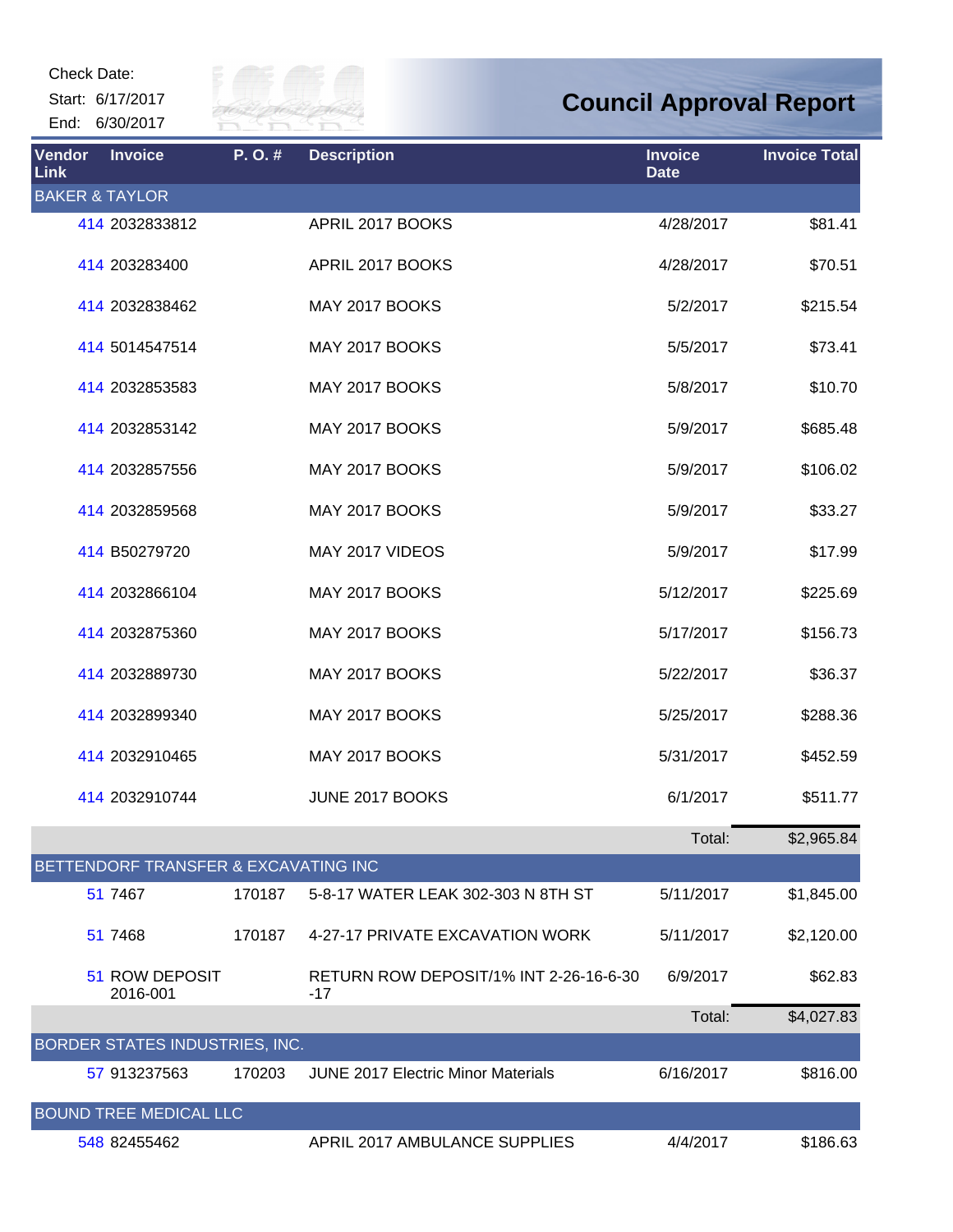| Check Date: |  |
|-------------|--|
|             |  |

Start: 6/17/2017 End: 6/30/2017



| Vendor<br>Link     | <b>Invoice</b>                    | P.O.#  | <b>Description</b>                                          | <b>Invoice</b><br><b>Date</b> | <b>Invoice Total</b> |
|--------------------|-----------------------------------|--------|-------------------------------------------------------------|-------------------------------|----------------------|
|                    | 548 82518138                      |        | <b>AMBULANCE SUPPLIES</b>                                   | 6/6/2017                      | \$50.95              |
|                    |                                   |        |                                                             | Total:                        | \$237.58             |
|                    | <b>CAMPBELL CYNTHIA</b>           |        |                                                             |                               |                      |
|                    | 2173 JUNE 2017<br><b>ENERGY</b>   |        | HOME ENERGY IMPROVEMENTS JUNE<br>2017                       | 6/13/2017                     | \$1,250.00           |
| <b>CAPSTONE</b>    |                                   |        |                                                             |                               |                      |
|                    | 1569 CI10567191                   |        | APRIL 2017 BOOKS                                            | 4/24/2017                     | \$61.47              |
|                    | CAVENDISH SQUARE PUBLISHING       |        |                                                             |                               |                      |
|                    | 411 CAL300725I                    |        | MAY 2017 BOOKS                                              | 5/10/2017                     | \$195.54             |
|                    | <b>CENGAGE LEARNING</b>           |        |                                                             |                               |                      |
|                    | 123 60541776                      |        | MAY 2017 BOOKS                                              | 5/4/2017                      | \$304.70             |
|                    | 123 60547237                      |        | MAY 2017 BOOKS                                              | 5/5/2017                      | \$99.71              |
|                    |                                   |        |                                                             | Total:                        | \$404.41             |
|                    | <b>CENTER POINT INC</b>           |        |                                                             |                               |                      |
|                    | 412 1471008                       |        | MAY 2017 BOOKS                                              | 5/1/2017                      | \$131.82             |
|                    | <b>CITIES DIGITAL</b>             |        |                                                             |                               |                      |
|                    | 1360 40391                        | 170207 | 2017 SILVER SERVICE PACKAGE FOR<br>TRAINING (20hrs)         | 5/4/2017                      | \$3,300.00           |
|                    | COMPUTER INTEGRATION TECHNOLOGY   |        |                                                             |                               |                      |
|                    | 379 252760-JULY<br>2017           | 170044 | JULY 2017 Managed Backup of Servers                         | 6/15/2017                     | \$779.00             |
|                    | 379 252985-JULY<br>2017           | 170045 | JULY 2017 Managed Services for up to 15<br><b>Servers</b>   | 6/15/2017                     | \$1,500.00           |
|                    |                                   |        |                                                             | Total:                        | \$2,279.00           |
| <b>CROOK, JEFF</b> |                                   |        |                                                             |                               |                      |
|                    | 82 PER DIEM 6-23-<br>17           |        | JUNE 17 WRWA CROSS CONNECTION<br><b>TRAINING PLOVER, WI</b> | 5/15/2017                     | \$178.50             |
|                    | 82 2017 SAFETY<br><b>FOOTWEAR</b> |        | 2017 SAFTEY FOOTWEAR<br><b>REIMBURSEMENT</b>                | 6/7/2017                      | \$150.00             |
|                    |                                   |        |                                                             | Total:                        | \$328.50             |
|                    | DARRELL'S SEPTIC SERVICE INC      |        |                                                             |                               |                      |
|                    | 85 24811                          | 170004 | 2017 PORTA POTTY RENTALS HOFFMAN-<br>GREENWOOD-WESTSID      | 4/30/2017                     | \$113.90             |
|                    | DELTA MANAGEMENT ASSOCIATES INC   |        |                                                             |                               |                      |
|                    | 1943 000000031430                 |        | PPE 06/18/17                                                | 6/23/2017                     | \$195.42             |
| <b>DEMCO INC</b>   |                                   |        |                                                             |                               |                      |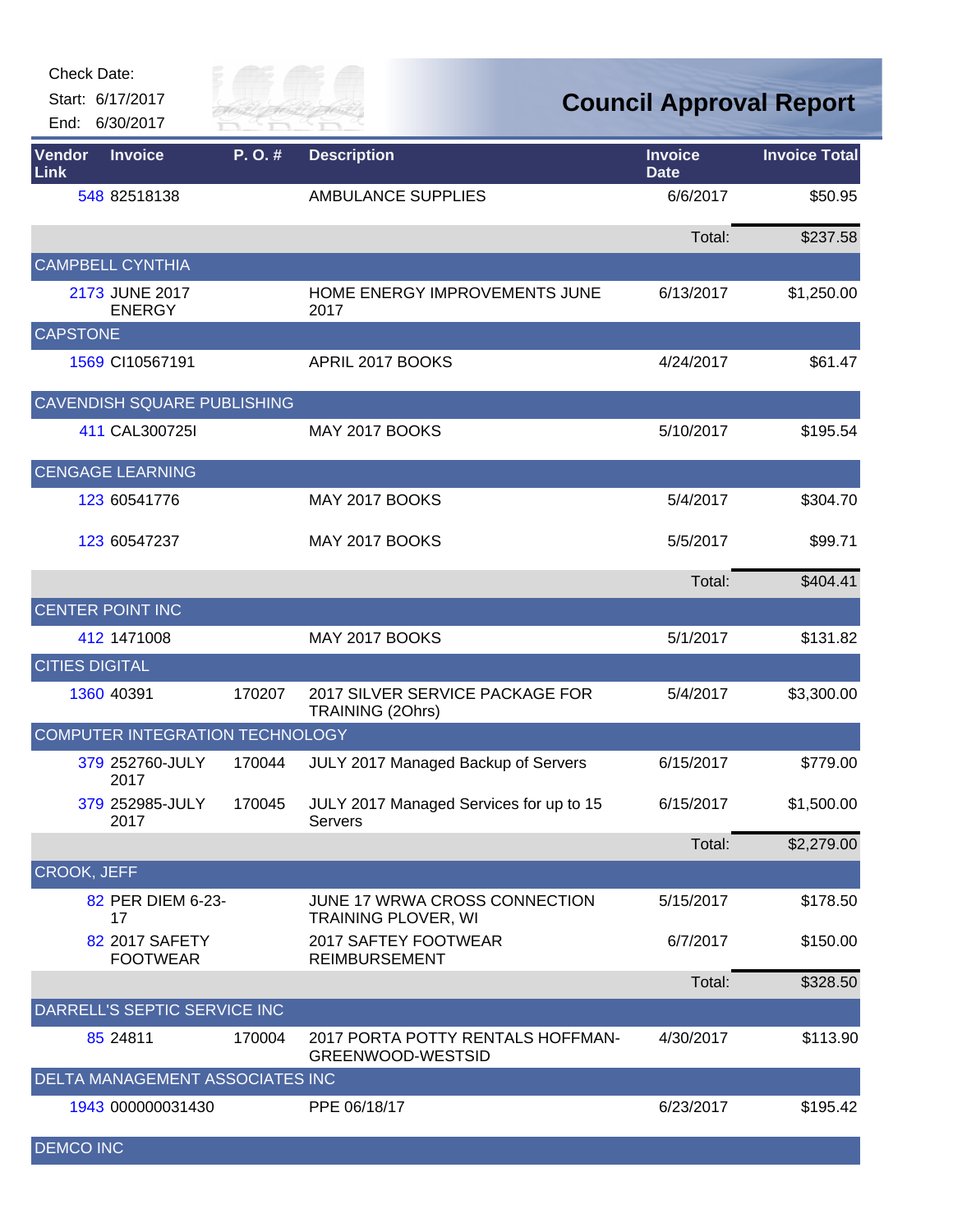| Check Date: |  |
|-------------|--|
|-------------|--|

Start: 6/17/2017

End: 6/30/2017



| Vendor<br>Link | <b>Invoice</b>                                | P.O.#  | <b>Description</b>                                             | <b>Invoice</b><br><b>Date</b> | <b>Invoice Total</b> |
|----------------|-----------------------------------------------|--------|----------------------------------------------------------------|-------------------------------|----------------------|
|                | 577 6110204                                   |        | APRIL 2017 SUMMER READING SHIRTS                               | 4/13/2017                     | \$104.51             |
|                | 577 6128748                                   |        | MAY 2017 LIBRARY SUPPLIES                                      | 5/8/2017                      | \$190.62             |
|                | 577 6136935                                   |        | MAY 2017 LIBRARY BOOK CORNER<br><b>SUPPLIES</b>                | 5/17/2017                     | \$206.30             |
|                |                                               |        |                                                                | Total:                        | \$501.43             |
|                | <b>DESIGNER PROPERTIES</b>                    |        |                                                                |                               |                      |
|                | 468 JUNE 2017<br><b>SOLAR</b>                 |        | JUNE SOLAR PYMT 702 TROY ST DSGNR<br>PRPRTYS 9364-00           | 6/9/2017                      | \$139.94             |
| <b>EFTPS</b>   |                                               |        |                                                                |                               |                      |
|                | 7 000000031425                                |        | PPE 06/18/17                                                   | 6/23/2017                     | \$74,053.95          |
|                | <b>ELLSWORTH COOPERATIVE</b>                  |        |                                                                |                               |                      |
|                | 713 DEBIT00000000<br>0613                     |        | JUNE 2017 EMPTY BARRELS ENGNR RAIN<br><b>BARREL PROJECT</b>    | 6/15/2017                     | \$30.00              |
|                | <b>ENTERPRISE FM TRUST</b>                    |        |                                                                |                               |                      |
|                | 456 FBN3257389                                | 170035 | 2017 POOL CAR LEASE AND MAINTENANCE                            | 6/3/2017                      | \$1,151.93           |
|                | <b>ENVIRONMENTAL CONSULTING &amp; TESTING</b> |        |                                                                |                               |                      |
|                | 105 2679                                      | 170213 | 6-6-17 Whole Effluent Toxicity Testing for<br><b>WWTF</b>      | 6/14/2017                     | \$1,400.00           |
|                | EO JOHNSON CO INC                             |        |                                                                |                               |                      |
|                | 98 20564924                                   |        | <b>MAY 2017 LIBRARY RICOH PRNTR</b><br><b>STANDARD PAYMENT</b> | 4/26/2017                     | \$125.74             |
|                | 98 20672705                                   |        | JUNE 2017 LIBRARY SAMSUNG PRNTR<br><b>STANDARD PAYMENT</b>     | 5/17/2017                     | \$109.52             |
|                | 98 100373892                                  |        | <b>JULY 2017 PD CANON BASE PAYMENT</b>                         | 6/6/2017                      | \$105.00             |
|                | 98 INV145134                                  |        | 3-19-6-18-17 OVERAGE PERIOD BILLED                             | 6/19/2017                     | \$132.33             |
|                |                                               |        |                                                                | Total:                        | \$472.59             |
|                | <b>EXPRESS PERSONNEL SERVICES</b>             |        |                                                                |                               |                      |
|                | 109 18932843                                  | 170120 | WK OF 5-21-17 SEASONAL SUMMER<br><b>LABOR-40hrs MAINT</b>      | 5/23/2017                     | \$788.40             |
|                | 109 18932844                                  | 170120 | 5-21-17 SEASONAL SUMMER LABOR-<br>79.25hrs Streets             | 5/23/2017                     | \$1,417.11           |
|                | 109 18932845                                  | 170120 | 5-21-17 SEASONAL SUMMER LABOR 160hrs<br><b>PARK MAINT</b>      | 5/23/2017                     | \$2,861.60           |
|                | 109 18932846                                  | 170120 | WK OF 5-21-17 SEASONAL SUMMER<br><b>LABOR-40hrs MAINT</b>      | 5/23/2017                     | \$730.00             |
|                | 109 18996705                                  |        | L BAUMANN TEMP ELECTRIC 32 HOURS                               | 6/6/2017                      | \$700.80             |
|                | 109 18996694                                  | 170120 | WEEK ENDING 6/4/17 seasonal summer labor                       | 6/6/2017                      | \$3,433.92           |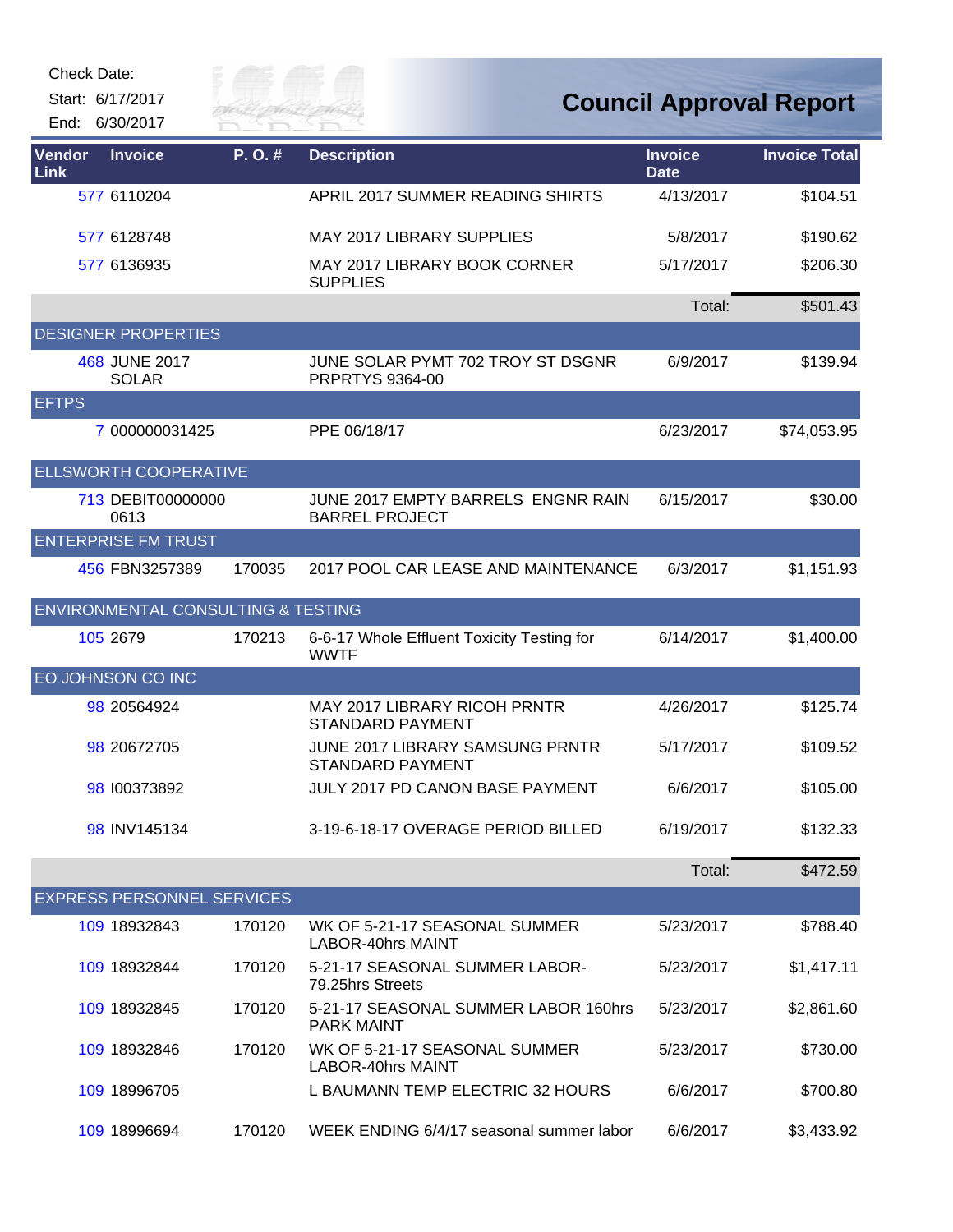Start: 6/17/2017

End: 6/30/2017



| Vendor<br>Link       | <b>Invoice</b>                        | P.O.#  | <b>Description</b>                                          | <b>Invoice</b><br><b>Date</b> | <b>Invoice Total</b> |
|----------------------|---------------------------------------|--------|-------------------------------------------------------------|-------------------------------|----------------------|
|                      | 109 18996695                          | 170120 | WEEK END 6/4 R MAINTENANCE seasonal<br>summer labor         | 6/6/2017                      | \$611.38             |
|                      | 109 1896692                           | 170120 | WEEK END 6/4/17 BUILD MAINT seasonal<br>summer labor        | 6/6/2017                      | \$325.22             |
|                      | 109 18996693                          | 170120 | WEEK END 6/4 seasonal summer labor                          | 6/6/2017                      | \$1,153.77           |
|                      | 109 19031715                          | 170120 | 6-11-17 SEASONAL SUMMER LABOR-40hrs<br><b>BLDG MAINT</b>    | 6/13/2017                     | \$788.40             |
|                      | 109 19031716                          | 170120 | 6-11-17 SEASONAL SUMMER LABOR-64hrs<br><b>STREETS</b>       | 6/13/2017                     | \$1,138.80           |
|                      | 109 19031717                          | 170120 | 6-11-17 SEASONAL SUMMER LABOR-228hrs<br><b>PARKS MAINT</b>  | 6/13/2017                     | \$4,079.24           |
|                      | 109 1901718                           | 170120 | 6-11-17 SEASONAL SUMMER LABOR-40hrs<br><b>MAINTENANCE</b>   | 6/13/2017                     | \$730.00             |
|                      | 109 19031728-2                        | 170120 | 6-11-17 SEASONAL SKLD SUMMER LBR D<br>QUENTON-40hrs         | 6/13/2017                     | \$730.00             |
|                      | 109 19031728                          |        | 6-11-17 SUMMER SKILLED LABOR-40hrs<br><b>MAINTENANCE</b>    | 6/13/2017                     | \$876.00             |
|                      |                                       |        |                                                             | Total:                        | \$20,364.64          |
|                      | FIRST NATIONAL BANK - RF SECTION 125  |        |                                                             |                               |                      |
|                      | 6 000000031424                        |        | PPE 06/18/17                                                | 6/23/2017                     | \$4,064.55           |
|                      | FORUM COMMUNICATION CO                |        |                                                             |                               |                      |
|                      | 234 1855520 MAY<br>2017               |        | MAY 2017 AFFIDAVITS/ADVERTISEMENTS                          | 5/31/2017                     | \$1,718.25           |
| FREEMAN, JAMES       |                                       |        |                                                             |                               |                      |
|                      | 389 JUNE 2017<br><b>SOLAR</b>         |        | JUNE SOLAR PYMT 126 1/2 S MAIN ST<br><b>FREEMAN 9363-00</b> | 6/9/2017                      | \$145.94             |
| <b>GRACE PAULSON</b> |                                       |        |                                                             |                               |                      |
|                      | 937 JUNE 2017<br><b>SOLAR</b>         |        | RFMU SOLAR PYMT G PAULSON 1036 CTY<br>RD M 5856-00          | 6/9/2017                      | \$108.49             |
|                      | <b>GREENWOOD CEMETERY ASSOCIATION</b> |        |                                                             |                               |                      |
|                      | 2394 2017ANNUAL<br><b>PYMT</b>        | 170231 | 2017 GREENWOOD CEMETERY ANNUAL<br><b>AGREEMENT</b>          | 6/30/2017                     | \$15,000.00          |
|                      | <b>GREGORY A LANGER</b>               |        |                                                             |                               |                      |
|                      | 2785 70428RFA                         |        | APRIL 2017 AMBULANCE WASH MACHINE<br><b>REPAIR</b>          | 4/28/2017                     | \$80.00              |
|                      | <b>GREY HOUSE PUBLISHING</b>          |        |                                                             |                               |                      |
|                      | 693 154395                            |        | MAY 2017 BOOKS                                              | 5/15/2017                     | \$1,122.00           |
|                      | 693 344637                            |        | <b>MAY 2017 BOOKS</b>                                       | 5/16/2017                     | \$378.00             |
|                      |                                       |        |                                                             | Total:                        | \$1,500.00           |
|                      | HANTEN BROADCASTING COMPANY INC       |        |                                                             |                               |                      |
|                      | 306 MAY 2017<br><b>STMT</b>           |        | MAY 2017 SPORTSCASTERS CLUB                                 | 5/31/2017                     | \$60.00              |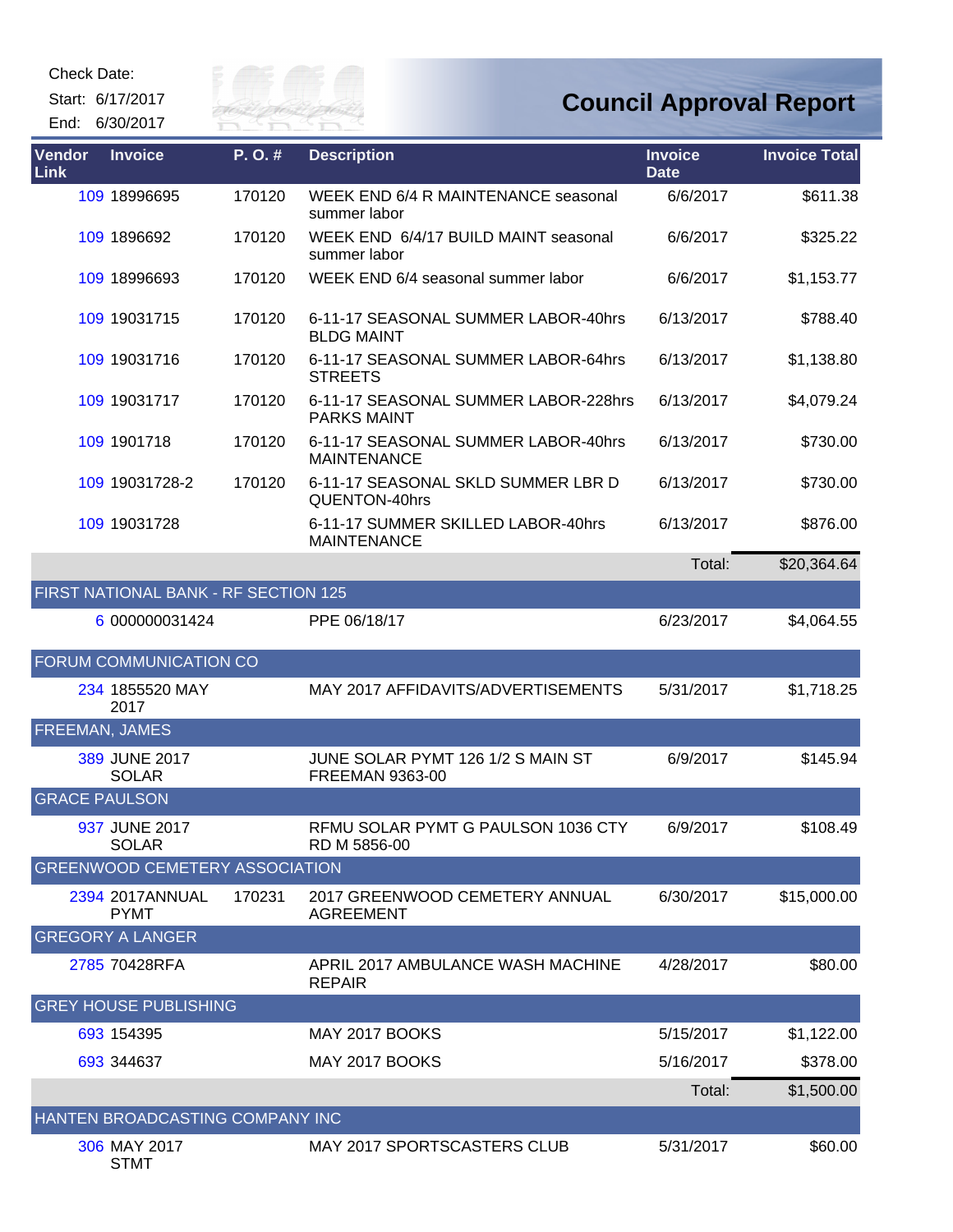| Check Date:         |                                        |                      |                                                             |                               |                                |
|---------------------|----------------------------------------|----------------------|-------------------------------------------------------------|-------------------------------|--------------------------------|
|                     | Start: 6/17/2017<br>End: 6/30/2017     | City of<br>RIVER FAI |                                                             |                               | <b>Council Approval Report</b> |
| Vendor<br>Link      | <b>Invoice</b>                         | P.O.#                | <b>Description</b>                                          | <b>Invoice</b><br><b>Date</b> | <b>Invoice Total</b>           |
| <b>HAWKINS INC</b>  |                                        |                      |                                                             |                               |                                |
|                     | 133 4091263                            | 170100               | 6/9/17 2017 WATER DEPT - CHEMICALS                          | 6/9/2017                      | \$3,503.23                     |
|                     | HOFFMAN & MCNAMARA CO                  |                      |                                                             |                               |                                |
|                     | 2484 7571 - BERM                       | 170202               | <b>BERM - 8 SPRUCE W/MULCH &amp; WATERING</b>               | 6/2/2017                      | \$7,546.00                     |
|                     | 2484 7571 - SOLAR                      | 170194               | SOLAR - ARRAY 15 ARBORVITAE'S &<br><b>WATERING</b>          | 6/2/2017                      | \$7,225.25                     |
|                     |                                        |                      |                                                             | Total:                        | \$14,771.25                    |
|                     | <b>HUEBSCH LAUNDRY COMPANY</b>         |                      |                                                             |                               |                                |
|                     | 146 3869659                            | 170033               | 5-10-17 HUEBSCH PW UNIFORMS                                 | 5/10/2017                     | \$122.97                       |
|                     | 146 3877285                            | 170033               | 5-24-17 HUEBSCH PW UNIFORMS                                 | 5/24/2017                     | \$122.97                       |
|                     | 146 3881139                            | 170033               | 5-31-17 HUEBSCH PW UNIFORMS                                 | 5/31/2017                     | \$122.97                       |
|                     |                                        |                      |                                                             | Total:                        | \$368.91                       |
|                     | I & S GROUP, INC                       |                      |                                                             |                               |                                |
|                     | 2787 42615                             | 170130               | Glen Park - Preliminary Design THRU 5/31                    | 5/31/2017                     | \$15,929.10                    |
|                     | I KNOW MY WAY LLC                      |                      |                                                             |                               |                                |
|                     | 2921 06.15.17                          |                      | 5 STUDENT MAPS AND COURSES 6/12/17                          | 6/15/2017                     | \$75.00                        |
|                     | INDUSTRIAL HEALTH SERVICES NETWORK INC |                      |                                                             |                               |                                |
|                     | 948 111569                             |                      | MAY 2017 NAL HEALTH SERVICES                                | 5/31/2017                     | \$114.80                       |
| <b>INFOSEND INC</b> |                                        |                      |                                                             |                               |                                |
|                     | 150 121552                             | 170055               | MAY 2017 RFMU MONTHLY STATEMENT<br><b>SERVICES</b>          | 5/31/2017                     | \$3,089.55                     |
|                     | 150 122079                             | 170056               | JUNE 2017 RFMU MONTHLY BILLING<br><b>INSERT FEES</b>        | 6/13/2017                     | \$944.13                       |
|                     |                                        |                      |                                                             | Total:                        | \$4,033.68                     |
|                     | <b>INSIGHT EDGE LLC</b>                |                      |                                                             |                               |                                |
|                     | 1201 1508                              | 170206               | Feb-Apr 2017 Conflict Coaching and Skill<br><b>Building</b> | 4/27/2017                     | \$1,126.45                     |
|                     |                                        |                      | INTERNATIONAL CITY MGMT ASSOC RETIREMENT CORP               |                               |                                |
|                     | 1 000000031419                         |                      | PPE 06/18/17                                                | 6/23/2017                     | \$19,310.32                    |
|                     | 1 000000031420                         |                      | PPE 06/18/17                                                | 6/23/2017                     | \$455.00                       |
|                     |                                        |                      |                                                             | Total:                        | \$19,765.32                    |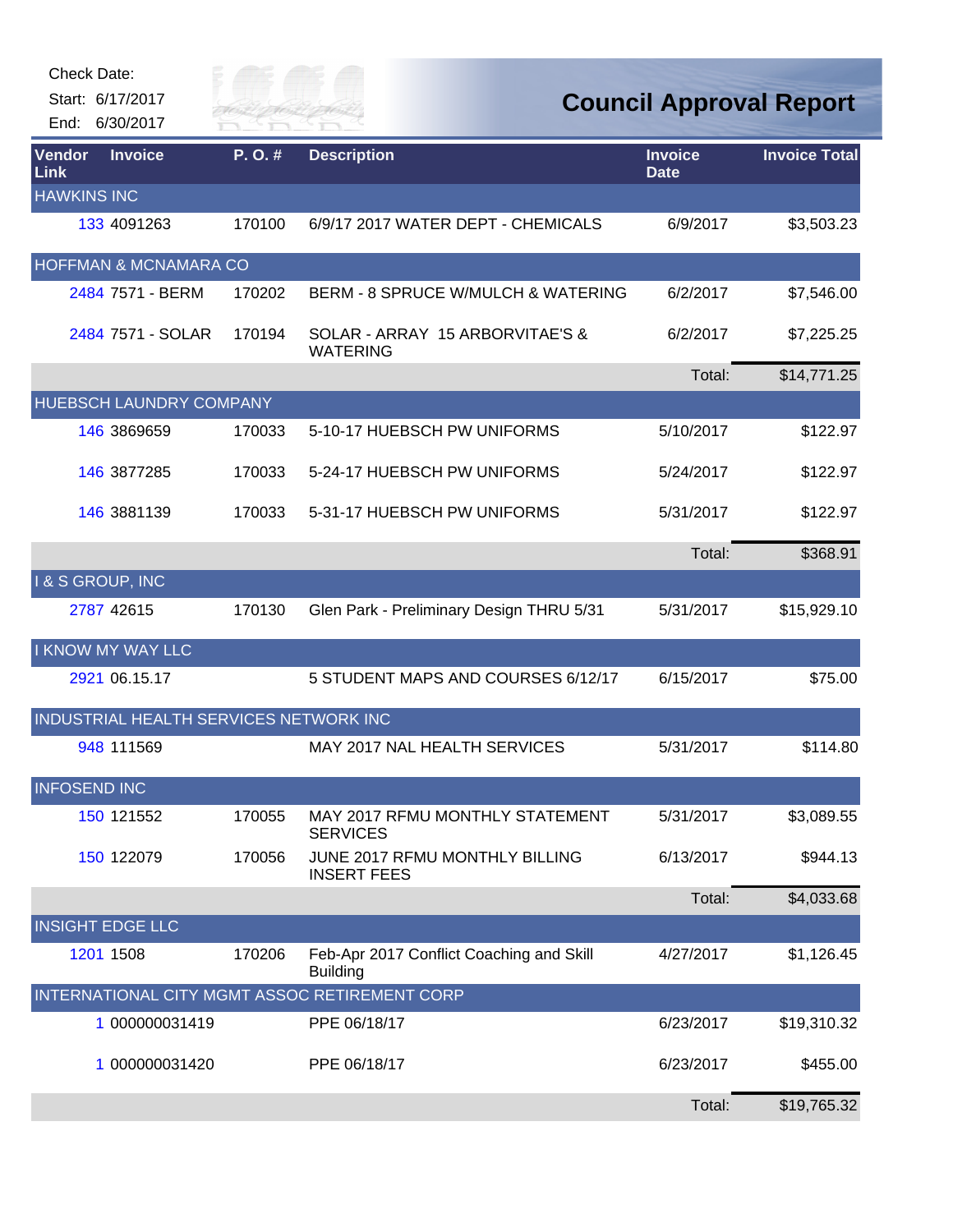| <b>Check Date:</b> |                                           |                      |                                                            |                               |                                |
|--------------------|-------------------------------------------|----------------------|------------------------------------------------------------|-------------------------------|--------------------------------|
|                    | Start: 6/17/2017<br>End: 6/30/2017        | City of<br>RIVER FAI |                                                            |                               | <b>Council Approval Report</b> |
|                    |                                           |                      |                                                            |                               |                                |
| Vendor<br>Link     | <b>Invoice</b>                            | P. O. #              | <b>Description</b>                                         | <b>Invoice</b><br><b>Date</b> | <b>Invoice Total</b>           |
|                    | JH LARSON ELECTRICAL COMPANY              |                      |                                                            |                               |                                |
|                    | 159 s101488918.002                        |                      | <b>FREIGHT CHARGE FOR INVOICE</b>                          | 5/24/2017                     | \$5.00                         |
|                    | <b>KRAUSE POWER ENGINEERING LLC</b>       |                      |                                                            |                               |                                |
|                    | 171 6-17-17<br><b>INVOICE</b>             | 150223               | 5-10-6-12-17 DSGN SRVCS POWERPLANT/S<br><b>FORK RELAY</b>  | 6/17/2017                     | \$8,361.05                     |
| <b>KWIK TRIP</b>   |                                           |                      |                                                            |                               |                                |
|                    | 172 MAY 2017<br><b>MOTOR FUEL</b>         |                      | MAY 2017 CITY MOTOR FUEL BILL                              | 5/31/2017                     | \$8,887.88                     |
|                    | <b>LEAGUE OF MINNESOTA CITIES</b>         |                      |                                                            |                               |                                |
|                    | 660 256201                                |                      | JOB POSTING FAC MAINTENANCE 5/8-5/25                       | 6/1/2017                      | \$182.13                       |
|                    | <b>LEAGUE OF WI MUNICIPALITIES</b>        |                      |                                                            |                               |                                |
|                    | 180 2017<br><b>STRMWTR</b><br><b>RNWL</b> |                      | 2017 LOCAL STORMWATER GROUP<br><b>ANNUAL FEE</b>           | 5/15/2017                     | \$400.00                       |
|                    | <b>LIBRARY REFUNDS &amp; PAYMENTS</b>     |                      |                                                            |                               |                                |
|                    | 995500 05-26-17                           |                      | 5-26-17 ICE CREAM FOR TEEN LIBRARY<br><b>PROGRAM</b>       | 5/26/2017                     | \$7.50                         |
|                    | 995500 3038600217398<br>4                 |                      | RFND MATERIALS UNLIKELY PILGRIMAGE<br>OF HAROLD FRYE       | 5/26/2017                     | \$44.00                        |
|                    | 995500 3839000553410<br>3                 |                      | RFND MATERIALS BOOK QUICKSAND                              | 5/26/2017                     | \$26.00                        |
|                    | 995500 3942500300827<br>0                 |                      | LST MTRLS BK FOUND W/IN 30 DAYS<br><b>WINGS OF MORNING</b> | 5/26/2017                     | \$9.99                         |
| 995500 89          |                                           |                      | DISCOVERING AMERICA ONE MARATHON<br>AT A TIME BOOK         | 6/2/2017                      | \$15.00                        |
|                    | 995500 2017-09 MY 90<br><b>YR JRN</b>     |                      | JUNE 2017 BOOK MY 90 YR OLD JOURNEY                        | 6/8/2017                      | \$15.00                        |
|                    |                                           |                      |                                                            | Total:                        | \$117.49                       |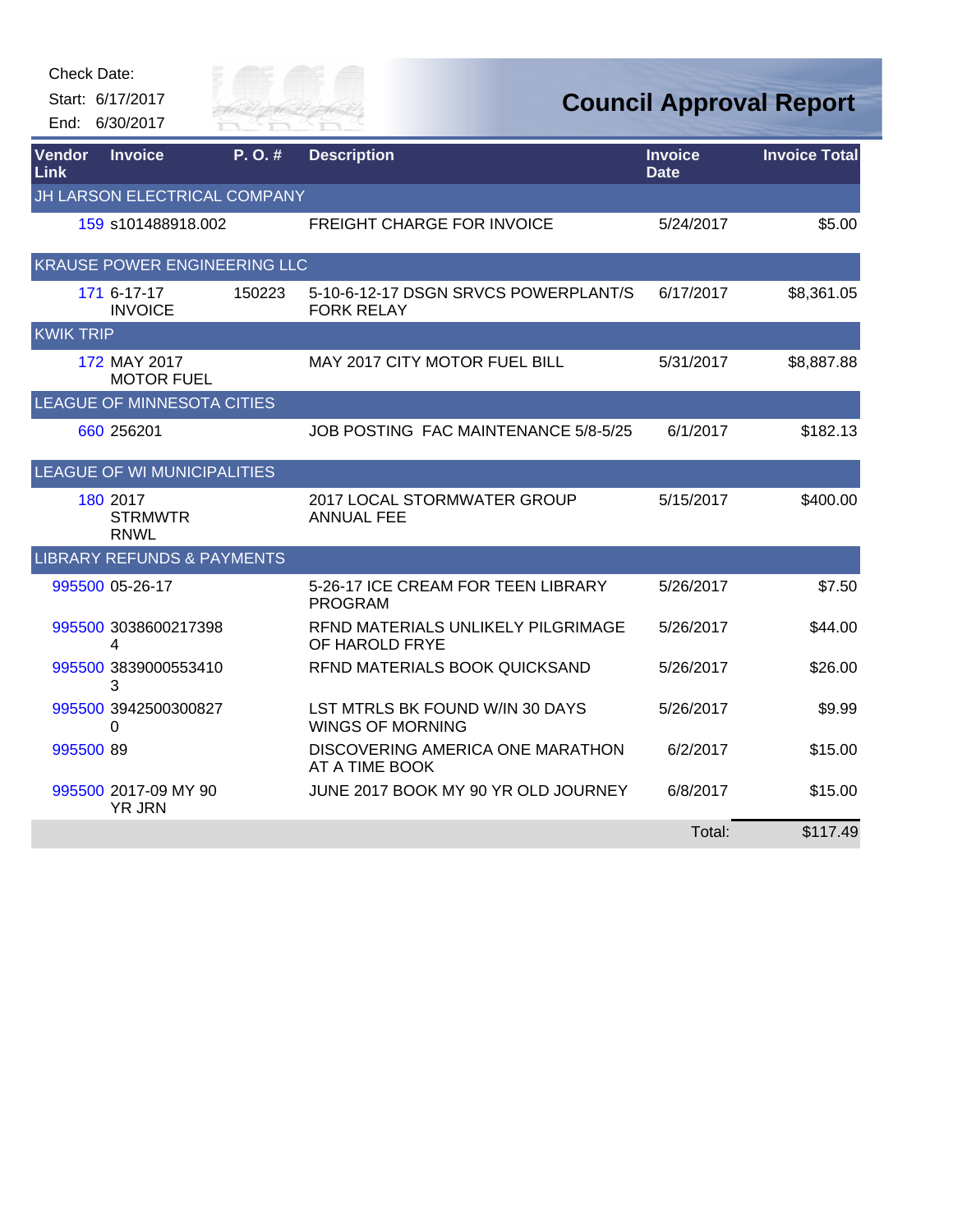Start: 6/17/2017 End: 6/30/2017



| <b>Vendor</b><br><b>Link</b> | <b>Invoice</b>                         | P. O. # | <b>Description</b>                                         | <b>Invoice</b><br><b>Date</b> | <b>Invoice Total</b> |
|------------------------------|----------------------------------------|---------|------------------------------------------------------------|-------------------------------|----------------------|
|                              | <b>LOFFLER COMPANIES INC</b>           |         |                                                            |                               |                      |
|                              | 182 20733578                           |         | JUNE 2017 COURT PRNTR#95269<br><b>STANDARD PAYMENT</b>     | 5/29/2017                     | \$135.00             |
|                              | 182 20733576                           |         | PW PRNTR# INTERIM RENT / JUNE<br><b>STANDARD PAYMENT</b>   | 5/29/2017                     | \$257.60             |
|                              | 182 20733577                           |         | <b>FD PRNTR#96672</b>                                      | 5/29/2017                     | \$216.00             |
|                              | 182 20733579                           |         | JUN 2017 CTY HALL PRNTR#95469<br><b>OVERAGE CHARGES</b>    | 5/29/2017                     | \$1,666.21           |
|                              | 182 2538513                            |         | 5-15-17-6-14-17 ENGNRPRNTR#90220<br><b>OVERAGE CHARGES</b> | 6/5/2017                      | \$30.16              |
|                              | 182 2538691                            |         | 6-15 to 7-14-17 BASE PYMT ENGRNG<br>PRNT#90220             | 6/5/2017                      | \$60.07              |
|                              | 182 332864065                          |         | JUNE 2017 AMBULANCE BASE PYMT / MAY<br><b>OVERAGE</b>      | 6/9/2017                      | \$151.88             |
|                              |                                        |         |                                                            | Total:                        | \$2,516.92           |
| <b>MAILFINANCE INC</b>       |                                        |         |                                                            |                               |                      |
|                              | 376 N6601377                           | 170016  | 2017 3 QRTR POSTAGE MACHINE LEASE                          | 6/16/2017                     | \$1,534.98           |
|                              | <b>MARY ZIMMERMANN</b>                 |         |                                                            |                               |                      |
|                              | 2292 DROP BOX<br><b>RMBRSMT</b>        |         | REIMBURSEMENT FOR DROPBOX PLUS<br>1TB 5-19-17-5-19-18      | 6/19/2017                     | \$99.00              |
| <b>MIDWEST TAPE</b>          |                                        |         |                                                            |                               |                      |
|                              | 409 95027884                           |         | <b>MAY 2017 AUDIO MATERIALS</b>                            | 5/2/2017                      | \$51.98              |
|                              | 409 95027886                           |         | <b>MAY 2017 AUDIO MATERIALS</b>                            | 5/2/2017                      | \$244.94             |
|                              | 409 95046070                           |         | <b>MAY 2017 AUDIO MATERIALS</b>                            | 5/9/2017                      | \$234.93             |
|                              | 409 95066867                           |         | <b>MAY 2017 AUDIO MATERIALS</b>                            | 5/16/2017                     | \$294.93             |
|                              | 409 95083261                           |         | MAY 2017 AUDIO MATERIALS                                   | 5/22/2017                     | \$74.98              |
|                              | 409 95105625                           |         | <b>MAY 2017 AUDIO MATERIALS</b>                            | 5/31/2017                     | \$264.93             |
|                              |                                        |         |                                                            | Total:                        | \$1,166.69           |
|                              | MINNESOTA CHILD SUPPORT PAYMENT CENTER |         |                                                            |                               |                      |
|                              | 1618 000000031429                      |         | PPE 06/18/17                                               | 6/23/2017                     | \$23.53              |
|                              | MSA PROFESSIONAL SERVICES, INC.        |         |                                                            |                               |                      |
| 1284 15                      |                                        | 160142  | 4/30-5/27 Engineering & Construction Mgm                   | 6/7/2017                      | \$2,727.50           |
|                              | NATIONAL RESEARCH CENTER INC           |         |                                                            |                               |                      |
|                              | 1668 6363                              | 170139  | MAY 2017 POSTCARDS FOR 2017 CITIZEN<br><b>SURVEYS</b>      | 5/23/2017                     | \$360.00             |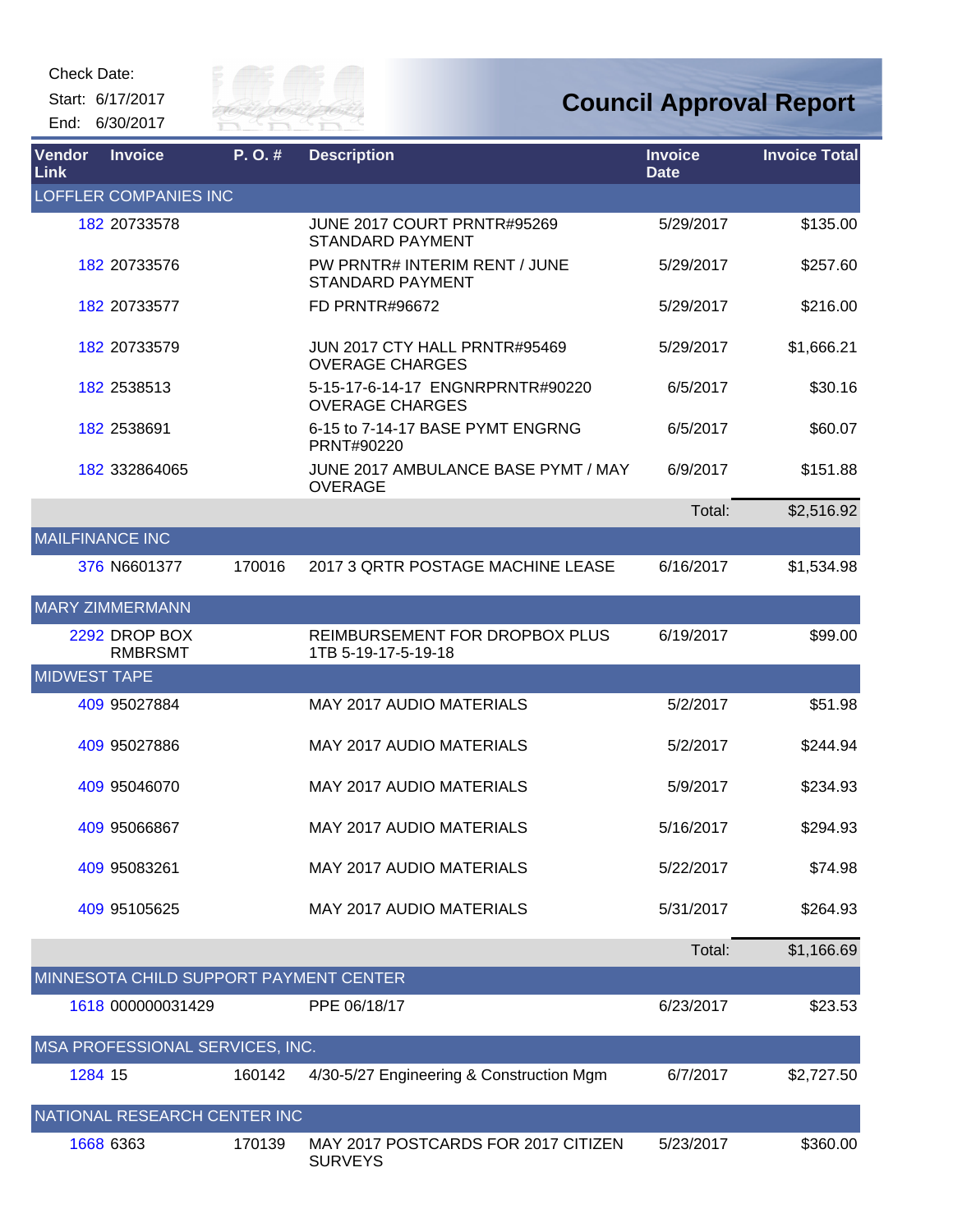Start: 6/17/2017 End: 6/30/2017



| Vendor<br>Link         | <b>Invoice</b>                         | P.O.#  | <b>Description</b>                                          | <b>Invoice</b><br><b>Date</b> | <b>Invoice Total</b> |
|------------------------|----------------------------------------|--------|-------------------------------------------------------------|-------------------------------|----------------------|
|                        | NORTHERN LAKE SERVICE INC              |        |                                                             |                               |                      |
|                        | 200 315204                             | 170214 | JUNE 2017 SDWA WELL WATER TESTING                           | 6/6/2017                      | \$5,300.00           |
|                        | <b>PARK N REC REFUNDS</b>              |        |                                                             |                               |                      |
|                        | 995400 5-26-17 RFND<br><b>SWM LSN</b>  |        | MAY 2017 REFUND SWIMMING LESSONS                            | 5/26/2017                     | \$85.00              |
|                        | 995400 6-9-17 B<br><b>EUBANK CNCL</b>  |        | JUNE 2017 PARK/REC CNCLTN DUE TO<br><b>CONFLICT</b>         | 6/9/2017                      | \$20.00              |
|                        | 995400 6-12-17 RFND<br><b>MARIETT</b>  |        | REFUND 4 DAYS CAMPING DUE TO<br><b>LEAVING SITE EARLY</b>   | 6/12/2017                     | \$60.00              |
| 995400 C               | <b>TRAUTMILLER</b><br>2017             |        | <b>CANCELLED SWIM LEVEL 3</b>                               | 6/12/2017                     | \$25.00              |
|                        | 995400 A LOBERG                        |        | <b>CANCELLED FAIRY CAMP</b>                                 | 6/13/2017                     | \$45.00              |
|                        | 995400 K STRUB 2017                    |        | <b>CANCELLED PLAY</b>                                       | 6/14/2017                     | \$35.00              |
|                        | 995400 6-16-17 CXL<br><b>YTH CMP</b>   |        | 6-16-17 RFND SUMMER CAMP DUE TO<br>BEING OUT OF TOWN        | 6/16/2017                     | \$15.00              |
|                        | 995400 6-19-17 CXL<br>LVL 4 LE         |        | 6-19-17 RFND LEVEL 4 SWIMMING CLASS                         | 6/19/2017                     | \$25.00              |
|                        | 995400 6-19-17 CMTY<br>THTR CX         |        | 6-19-17 RNFD 3 CHLDRN SMR COMMUNITY<br><b>THEATER PRGRM</b> | 6/19/2017                     | \$95.00              |
|                        |                                        |        |                                                             | Total:                        | \$405.00             |
| <b>PELION BENEFITS</b> |                                        |        |                                                             |                               |                      |
|                        | 5 000000031423                         |        | PPE 06/18/17                                                | 6/23/2017                     | \$3,814.37           |
|                        | PIERCE COUNTY PUBLIC HEALTH DEPARTMENT |        |                                                             |                               |                      |
|                        | 950 6-8-17                             |        | JUNE 2017 GLEN PARK POOL RENEWAL<br><b>APPLICATION FEE</b>  | 6/8/2017                      | \$508.00             |
| PROMOTION INC          |                                        |        |                                                             |                               |                      |
|                        | 1189 s30435                            |        | <b>MAY 2017 SUBSCRIPTIONS</b>                               | 5/25/2017                     | \$324.00             |
|                        | <b>QUALITY BOOKS INC</b>               |        |                                                             |                               |                      |
|                        | 658 200982                             |        | MAY 2017 BOOKS                                              | 4/27/2017                     | \$21.99              |
|                        | RALEIGH, CRYSTAL                       |        |                                                             |                               |                      |
|                        | 2046 SPRING 2017                       |        | SPRNG SEMESTER 2017 REIMBURSEMENT<br><b>GIS COURSE</b>      | 5/31/2017                     | \$1,168.96           |
|                        | <b>RFMU PAYMENTS OR REFUNDS</b>        |        |                                                             |                               |                      |
|                        | 990610 WHEAP<br>REFUND 3899-<br>19     |        | MAY 2017 REMAINING FUNDS DAVE<br>DEGRAFF 235 W JOHNSO       | 5/8/2017                      | \$49.90              |
|                        | 990610 WHEAP RFND<br>7023-06           |        | 2017 WHEAP / ENRGY ASTNC FUNDING TO<br><b>NEW PROVIDER</b>  | 5/30/2017                     | \$97.91              |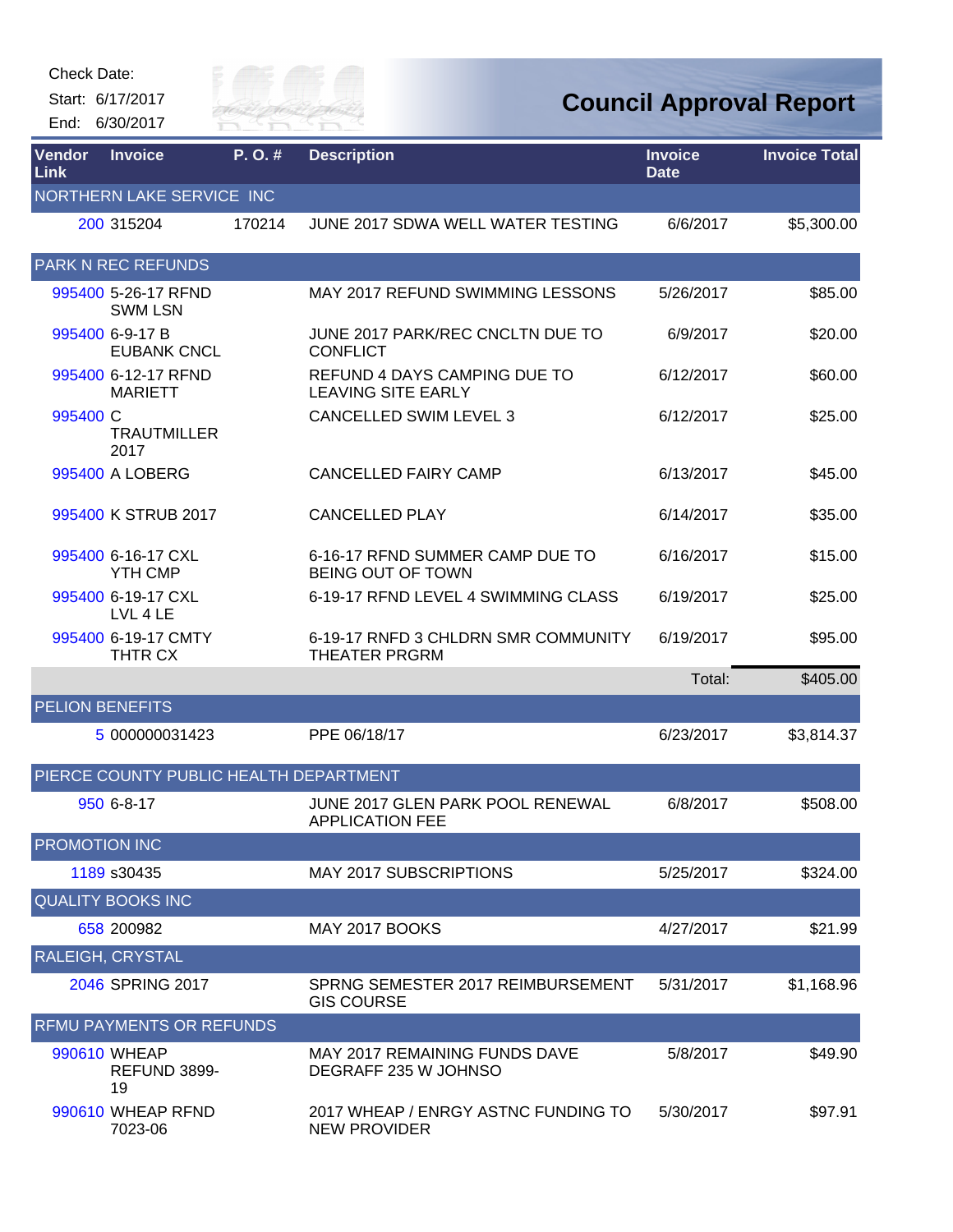Start: 6/17/2017 End: 6/30/2017



| Vendor<br>Link | <b>Invoice</b>                                  | P.O.# | <b>Description</b>                                     | <b>Invoice</b><br><b>Date</b> | <b>Invoice Total</b> |
|----------------|-------------------------------------------------|-------|--------------------------------------------------------|-------------------------------|----------------------|
|                | 990610 HOME ENRGY<br><b>IMPRVMNTS</b>           |       | JUNE 2017 HOME ENERGY<br><b>IMPROVEMENTS INCENTIVE</b> | 6/2/2017                      | \$850.00             |
|                | 990610 TWEQUITIES<br><b>FCS ENRGY</b>           |       | JUNE 2017 FOCUS ON ENRGY BUSINESS<br><b>INCNTV</b>     | 6/8/2017                      | \$5,000.00           |
|                | 990610 FNBRF FCS<br><b>ENRGY INCN</b>           |       |                                                        | 6/8/2017                      | \$2,279.00           |
|                | 990610 2318-01 A&A<br><b>LARSON</b>             |       | RFMU RFND OVERPYMT 616 N 4TH ST 2318<br>$-01$          | 6/9/2017                      | \$149.64             |
|                | 990610 3523-03 A<br><b>PECHACEK</b>             |       | RFMU RFND OVERPYMT 372 W PARK ST<br>3523-03            | 6/9/2017                      | \$159.24             |
|                | 990610 3742-27 S<br><b>WOLFF</b>                |       | RFMU RFND OVERPYMT 117 CHURCH<br>ST#307 3742-27        | 6/9/2017                      | \$17.13              |
|                | 990610 4151-23<br><b>ENCORE</b><br><b>REALT</b> |       | RFMU RFND OVERPYMT 450 W JOHNSON<br>ST #1C 4151-23     | 6/9/2017                      | \$86.00              |
|                | 990610 4391-04 J<br><b>BEUKEMA</b>              |       | RFMU RFND OVERPYMT 1340 SPRUCE ST<br>4391-04           | 6/9/2017                      | \$71.08              |
|                | 990610 4453-00 K<br><b>SCHULTZ</b>              |       | RFMU RFND OVERPYMT 441 GRIFFEY ST<br>4453-00           | 6/9/2017                      | \$65.98              |
|                | 990610 5014-03 JW<br><b>MORROW</b>              |       | REMU REND OVERPYMT 421 W DIVISION ST<br>5014-03        | 6/9/2017                      | \$17.03              |
|                | 990610 6346-17 D<br><b>JOHNSTON</b>             |       | RFMU RFND OVERPYMT 1457 WILDCAT<br>CT#311 6346-17      | 6/9/2017                      | \$26.98              |
|                | 990610 6562-16 D<br><b>FOWELL</b>               |       | RFMU RFND OVERPYMT 1473 RIVERSIDE<br>DR#201 6562-16    | 6/9/2017                      | \$51.13              |
|                | 990610 7023-06 T<br>THIELE JR                   |       | RFMU RFND OVERPYMT 158 1/2 POMEROY<br><b>ST</b>        | 6/9/2017                      | \$50.15              |
|                | 990610 7886-01 K<br><b>OSOWSKI</b>              |       | RFMU RFND OVERPYMT 2170 RUSHMORE<br>DR 7896-01         | 6/9/2017                      | \$30.18              |
|                | 990610 8363-02 A<br><b>VINEY</b>                |       | RFMU RFND OVERPYMT 2346 WESTGATE<br>PL                 | 6/9/2017                      | \$174.00             |
|                | 990610 9424-12 C<br>WENTZEL                     |       | RFMU RFND OVERPYMT 340 BROADWAY<br>ST#304              | 6/9/2017                      | \$45.16              |
|                | 990610 9564-01 D<br><b>HIRSTEIN</b>             |       | RFMU RFND OVERPYMT 171 DIANNA PL                       | 6/9/2017                      | \$31.78              |
|                | 990610 4133-26 M<br><b>KUNERT</b>               |       | RFMU RFND OVERPYMT 468 W JOHNSON<br>ST#1 4133-26       | 6/14/2017                     | \$74.86              |
|                | 990610 4524-03 J<br><b>HAMILTON</b>             |       | RFMU RFND OVERPYMT 930 S MAIN ST<br>#13A 4524-03       | 6/14/2017                     | \$216.98             |
|                | 990610 7137-07 C<br><b>SEGUIN MSA</b>           |       | FOR SEGUIN, CHAD - AIN/DEBT ID 7137-09                 | 6/14/2017                     | \$586.61             |
|                | 990610 2760-09 C<br><b>WELLS</b>                |       | RFMU RFND OVERPYMT 222 E LOCUST<br>ST#205 2760-09      | 6/22/2017                     | \$8.02               |
|                | 990610 WHEAP FROM<br>4595-20                    |       | 1OF2 WHEAP FNDS 4595-20 905<br>SYCAMORE ST M SATHER    | 6/30/2017                     | \$141.39             |
|                | 990610 WHEAP RFND<br><b>M SATHER</b>            |       | RFND WHEAP / ENRGY ASTNC FUNDS 905<br>SYCAMORE4595-20  | 6/30/2017                     | \$58.66              |
|                |                                                 |       |                                                        | Total:                        | \$10,338.81          |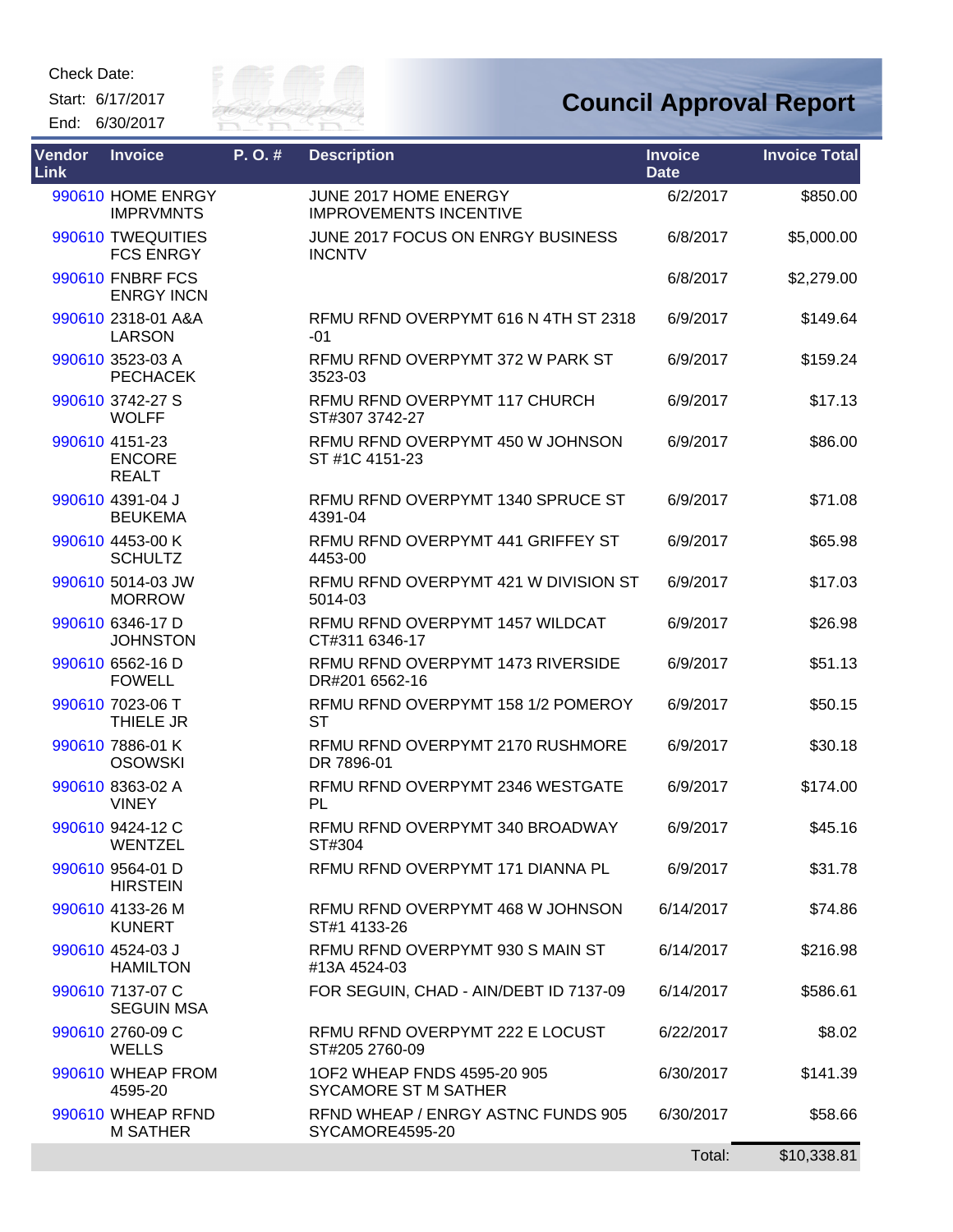| Check Date: |  |
|-------------|--|
|-------------|--|

Start: 6/17/2017 End: 6/30/2017



| Vendor<br>Link        | <b>Invoice</b>                               | P.O.#  | <b>Description</b>                                        | <b>Invoice</b><br><b>Date</b> | <b>Invoice Total</b> |
|-----------------------|----------------------------------------------|--------|-----------------------------------------------------------|-------------------------------|----------------------|
|                       | <b>RFPD PAYMENTS / REFUNDS</b>               |        |                                                           |                               |                      |
|                       | 992100 2017-00735                            |        | MAY 2017 SUBPOENA REQUEST<br>PAPERWORK/PROCESSING         | 5/17/2017                     | \$54.00              |
|                       | RIVER FALLS CHAMBER OF COMMERCE INC          |        |                                                           |                               |                      |
|                       | 225 16002                                    |        | 2017 LEADERSHIP RIVER FALLS YOUTH<br><b>SPONSORSHIP</b>   | 5/26/2017                     | \$300.00             |
|                       | RIVER FALLS POLICE ASSOCIATION               |        |                                                           |                               |                      |
|                       | 9 000000031426                               |        | PPE 06/18/17                                              | 6/23/2017                     | \$727.60             |
| <b>ROHLOFF, JASON</b> |                                              |        |                                                           |                               |                      |
|                       | 2920 PERDIEM 6-23-<br>17                     |        | JUNE 21-23 WMCA 2017 CONFERENCE WI<br><b>DELLS</b>        | 6/19/2017                     | \$119.50             |
| <b>ROOF TECH INC</b>  |                                              |        |                                                           |                               |                      |
|                       | 785 16007                                    |        | MAY 2017 PUBLIC SAFETY BUILDING ROOF<br><b>REPAIRS</b>    | 5/16/2017                     | \$768.60             |
|                       | <b>SCHINDLER ELEVATOR CORP</b>               |        |                                                           |                               |                      |
|                       | 444 8104547751                               |        | JUNE 2017 3RD QTR LIBRARY ELEVATOR<br><b>MAINTENANCE</b>  | 6/1/2017                      | \$810.69             |
|                       | <b>SCHNEIDER LAWN CARE SERVICES LLC</b>      |        |                                                           |                               |                      |
|                       | 1144 2007-1                                  |        | 1557 WEST MAPLE ST LOT - B MCALLISTER                     | 6/4/2017                      | \$70.00              |
|                       | SHORT ELLIOTT HENDRICKSON INC                |        |                                                           |                               |                      |
|                       | 244 331845                                   |        | APRIL ENGR SRVCS RELOC RIVER ST<br><b>SEWER/WTR MAINS</b> | 5/8/2017                      | \$557.57             |
|                       | 244 333465                                   | 160205 | MAY 2017 Lk George Tr (Heritage -Division)                | 6/12/2017                     | \$9,619.53           |
|                       | 244 333627                                   | 170163 | MAY 2017 Design - North Loop Extension                    | 6/13/2017                     | \$7,410.15           |
|                       |                                              |        |                                                           | Total:                        | \$17,587.25          |
|                       | <b>SOUTH FORK CAFE INC</b>                   |        |                                                           |                               |                      |
|                       | 250 5-23-17<br><b>LNDLRD</b><br><b>CNCTS</b> |        | 5-23-17 LANDLORD CONNECTIONS BRKFST                       | 5/23/2017                     | \$687.94             |
|                       | STATE OF WI DEPT OF EMPLOYEE TRUST FUNDS     |        |                                                           |                               |                      |
|                       | 11 000000031427                              |        | PPE 06/18/17                                              | 6/23/2017                     | \$85,781.03          |
|                       | <b>STEINER PLUMBING &amp; ELECTRIC</b>       |        |                                                           |                               |                      |
|                       | 262 ROW DEPOSIT<br>2016-002                  |        | RETURN OF ROW DEPOSIT/1% INT 4-22-16-<br>$6 - 30 - 17$    | 6/9/2017                      | \$1,011.89           |
|                       | STUART C IRBY TOOL AND SAFETY                |        |                                                           |                               |                      |
|                       | 156 S010153058.00 170146<br>2                |        | JUNE 2017 Minor Materials/Meter Supplies                  | 6/7/2017                      | \$159.40             |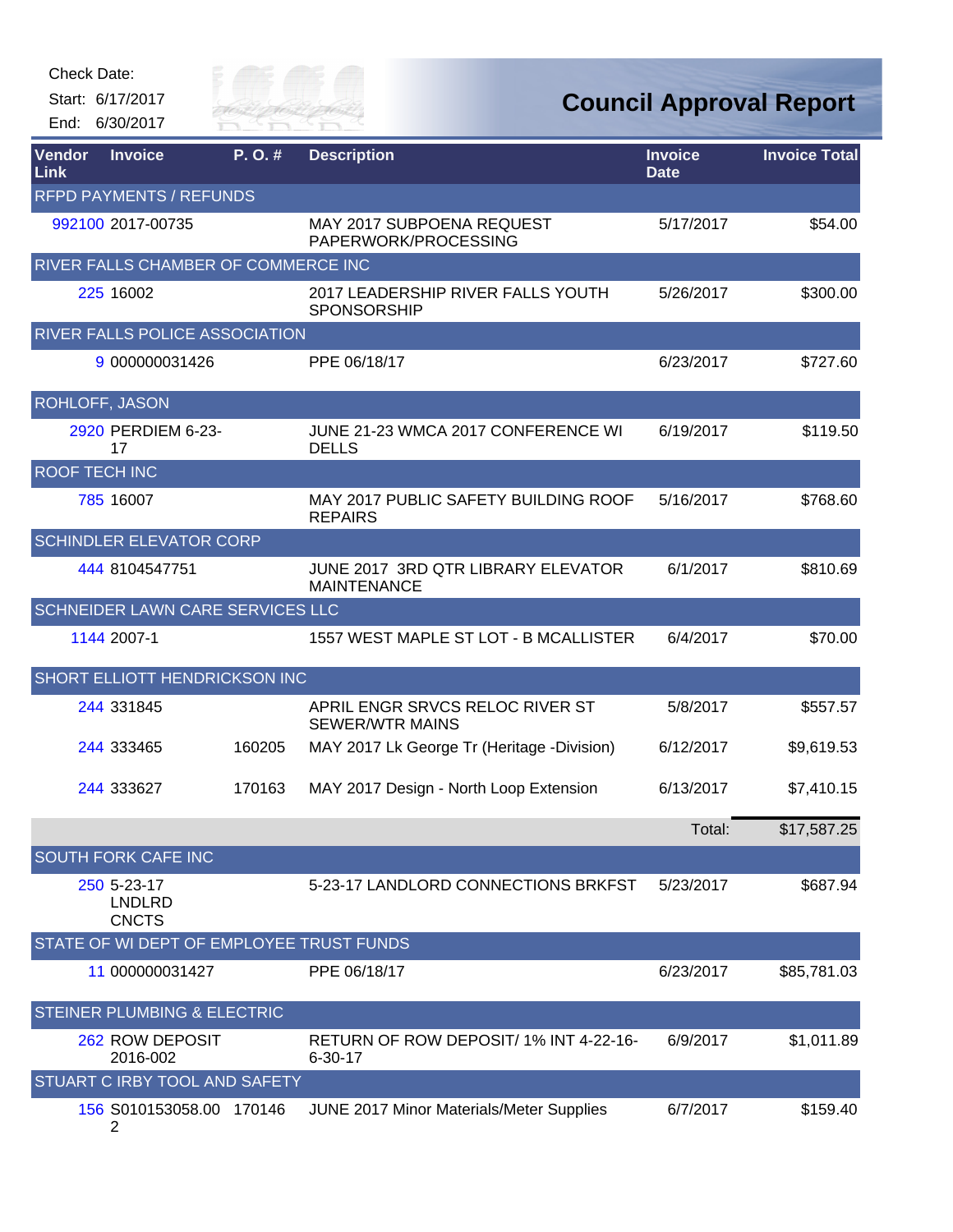|                | Check Date:<br>Start: 6/17/2017<br>End: 6/30/2017     | City of<br>River Fai |                                                          |                               | <b>Council Approval Report</b> |
|----------------|-------------------------------------------------------|----------------------|----------------------------------------------------------|-------------------------------|--------------------------------|
| Vendor<br>Link | <b>Invoice</b>                                        | P.O.#                | <b>Description</b>                                       | <b>Invoice</b><br><b>Date</b> | <b>Invoice Total</b>           |
|                | 156 s010143073.002 170140                             |                      | JUNE 2017 ELECTRIC INVENTORY                             | 6/13/2017                     | \$249.00                       |
|                | 156 S010230924.00<br>1                                | 170195               | JUNE 2017 ELECTRIC MNOR MATERIALS                        | 6/20/2017                     | \$915.00                       |
|                |                                                       |                      |                                                          | Total:                        | \$1,323.40                     |
|                | <b>SUE LANGER</b>                                     |                      |                                                          |                               |                                |
|                | 2875 6-21-6-22-17<br><b>MILEAGE</b>                   |                      | CVTC EAU CLAIRE WI GFOA TRAINING<br><b>MILEAGE</b>       | 6/21/2017                     | \$44.88                        |
|                | <b>SUSTAIN HUDSON</b>                                 |                      |                                                          |                               |                                |
|                | 868 MAY/JUNE 2017                                     |                      | <b>MAY/JUNE RAIN BARRELS</b>                             | 6/22/2017                     | \$112.50                       |
|                | <b>TOLTZ, KING, DUVALL, ANDERSON &amp; ASSOCIATES</b> |                      |                                                          |                               |                                |
|                | 2172 002017001996                                     | 160136               | 4/30-5/27 NORTH SANITARY SEWER<br><b>INTERCEPT</b>       | 6/8/2017                      | \$164.87                       |
|                | 2172 002017001997                                     | 170122               | 4/30-5/27 N Interceptor Downstrean Rehab                 | 6/8/2017                      | \$4,555.68                     |
|                |                                                       |                      |                                                          | Total:                        | \$4,720.55                     |
|                | <b>TREADMILL EMBROIDERY</b>                           |                      |                                                          |                               |                                |
|                | 271 5-31-17 PD<br><b>INVOICE</b>                      |                      | MAY 2017 3 SHIRTS                                        | 5/31/2017                     | \$90.00                        |
|                | 271 6-6-17 48 HATS<br><b>INVC</b>                     |                      | PUBLIC WORKS MOSSY OAK / TAN USA<br><b>HATS</b>          | 6/6/2017                      | \$480.00                       |
|                |                                                       |                      |                                                          | Total:                        | \$570.00                       |
|                | TREICHEL, DANIEL                                      |                      |                                                          |                               |                                |
|                | 1073 PER DIEM 6-21-<br>17                             |                      | MEUW LEADERSHIP TRAINING CONF WI<br><b>DELLS 6-21-17</b> | 6/20/2017                     | \$88.50                        |
|                | UHL COMPANY INC                                       |                      |                                                          |                               |                                |
|                | 446 51638                                             |                      | APRIL 2017 LIBRARY DUCT DISCHARGE<br><b>SENSOR</b>       | 6/1/2017                      | \$25.19                        |
|                |                                                       |                      | UNEMPLOYMENT INSURANCE-DEPT OF WORKFORCE DEV             |                               |                                |
|                | 277 000008410543                                      |                      | MAY 2017 UNEMPLOYMENT INSURANCE<br><b>PYMTS</b>          | 6/5/2017                      | \$1,868.41                     |
|                | USIC LOCATING SERVICES LLC                            |                      |                                                          |                               |                                |
|                | 286 237845                                            | 170068               | MAY 2017 LOCATING WATER / ELECTRIC                       | 6/5/2017                      | \$5,475.80                     |
|                | 286 237846                                            | 170070               | MAY 2017 LOCATING STORM / SANITARY                       | 6/5/2017                      | \$2,654.61                     |
|                |                                                       |                      |                                                          | Total:                        | \$8,130.41                     |
|                | <b>USSI HOLDINGS, INC</b>                             |                      |                                                          |                               |                                |
|                | 812 0062644-IN                                        | 170001               | 2017 NEW ELECTRIC BUCKET TRUCK                           | 5/31/2017                     | \$132,794.50                   |